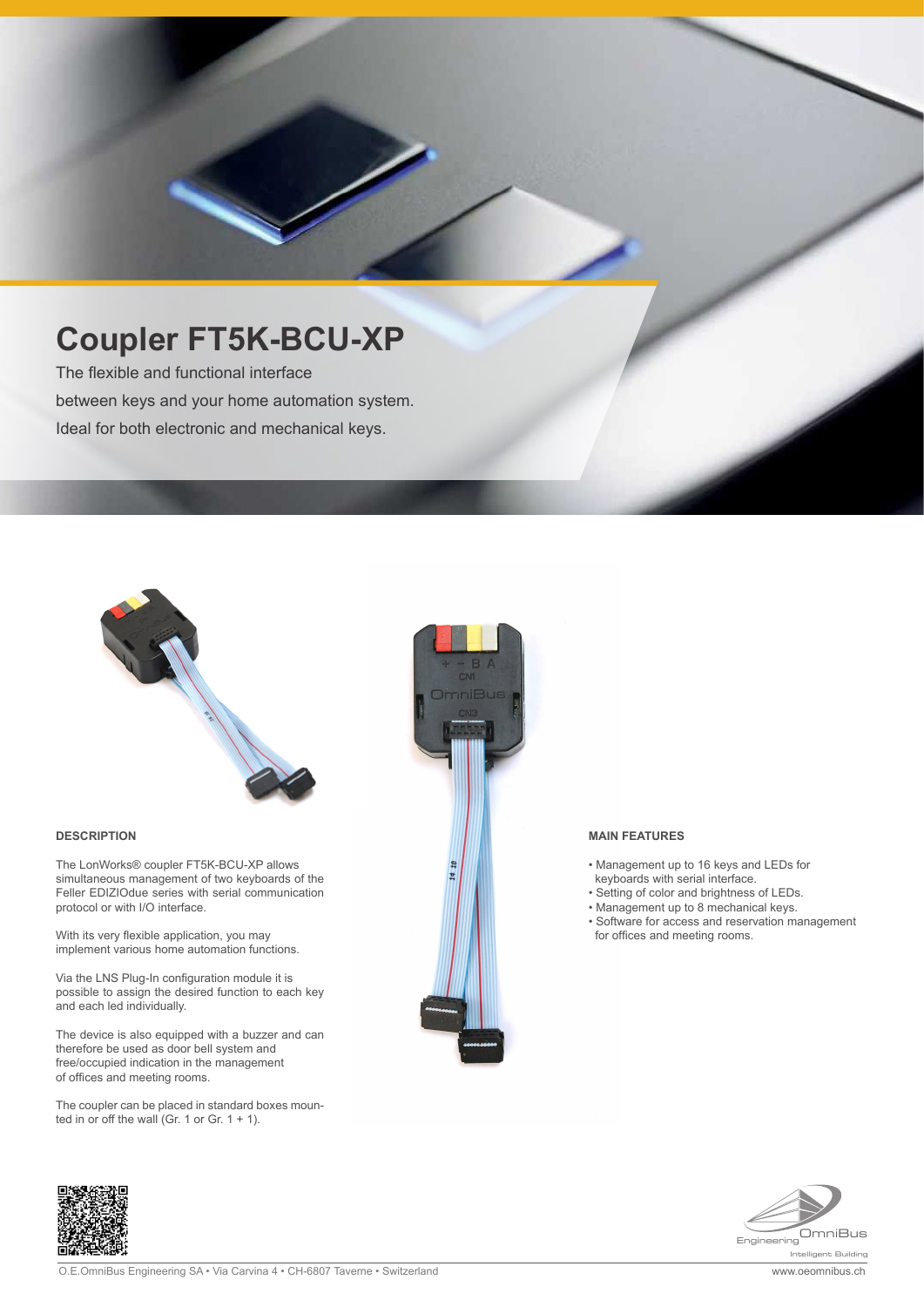## COUPLER FT5K-BCU-XP

## **Technical**

| Technical<br>Specifications | Power Supply            | 1030 VDC<br>Maximum consumption: 500 mW (including keyboard Feller EDIZIOdue)                     |
|-----------------------------|-------------------------|---------------------------------------------------------------------------------------------------|
|                             | <b>BUS</b>              | LonWorks FTT-10 78Kbps 2-wire without polarity                                                    |
|                             | <b>CPU</b>              | Neuron chip FT5000 @ 80 MHz<br>34K Flash<br>8K RAM                                                |
|                             | Controls and indicators | Service button (Service Pin)<br>Service LED (red)                                                 |
|                             | Connectors              | Power and LonWorks bus WAGO; terminals (Art. 243-211 / 243-212)<br>Feller keys: 10-pin flat cable |
|                             | Conditions for use      | Temperature : -5 45 °C<br>Relative humidity: 10  90 %                                             |
|                             | Size                    | $50 \times 42 \times 21$ mm (length x width x height)                                             |
|                             | Installation            | To be placed in standard boxes mounted in or off the wall (Gr. 1 or Gr. $1 + 1$ ).                |
|                             | Regulations             | EN 61000 - 4 - 2/3/4/5/6<br>EN 50090 - 2 - 2<br>EN 60068 - 2<br>EN 60950 - 1                      |

### **Size (mm)**



Front Back